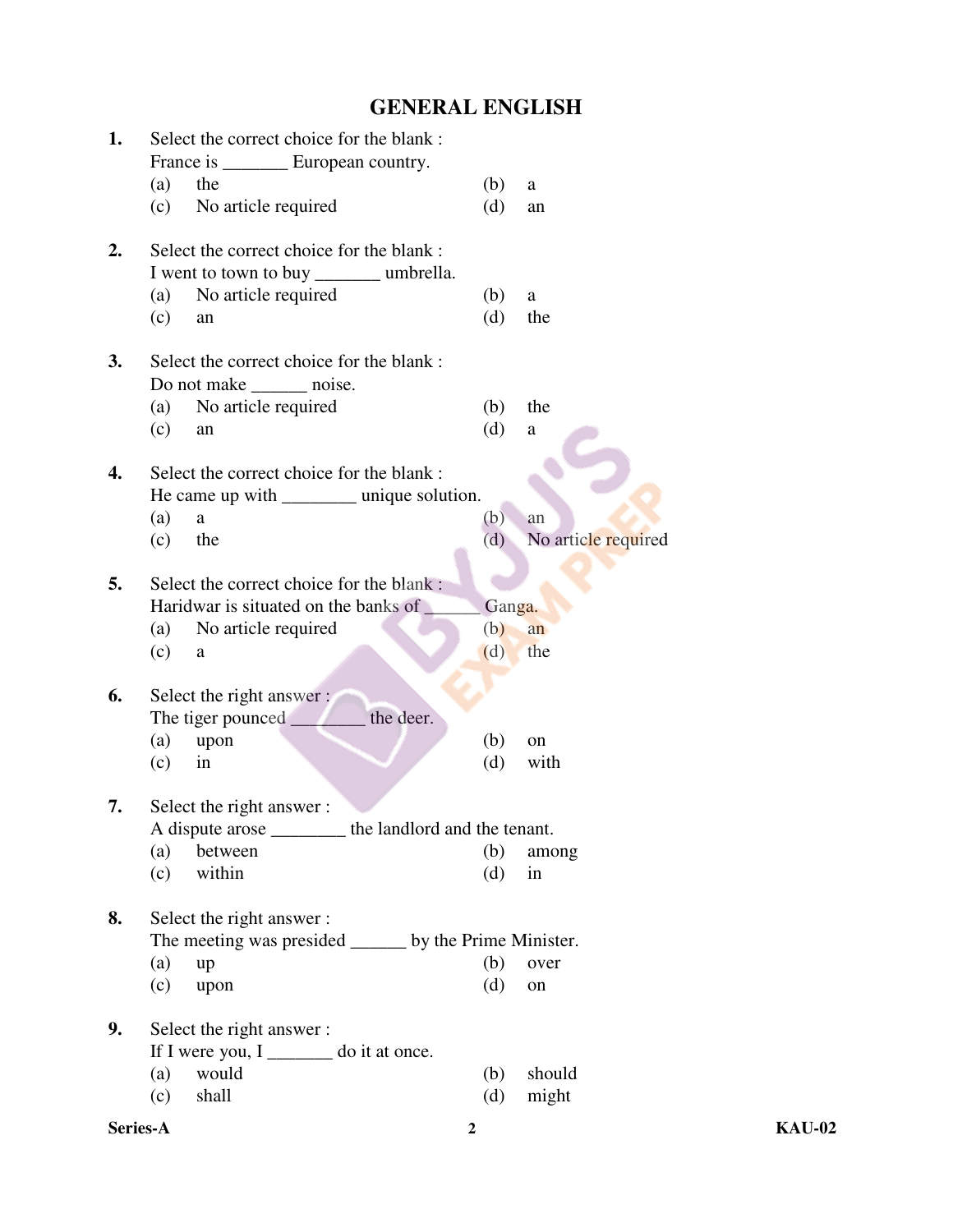| 10.                                     | Point out the sentence with the incorrect use of preposition : |                                                                     |     |               |  |  |
|-----------------------------------------|----------------------------------------------------------------|---------------------------------------------------------------------|-----|---------------|--|--|
|                                         | The patient is being attended to by the nurse.<br>(a)          |                                                                     |     |               |  |  |
|                                         | Write with ink.<br>(b)                                         |                                                                     |     |               |  |  |
|                                         | The officer lives in a large bungalow.<br>(c)                  |                                                                     |     |               |  |  |
|                                         | (d)                                                            | He is addicted to smoking.                                          |     |               |  |  |
| 11.                                     |                                                                | Which one of the following is the correct one-word substitute for : |     |               |  |  |
|                                         | "One who cannot be corrected"                                  |                                                                     |     |               |  |  |
|                                         | (a)                                                            | Incurable                                                           | (b) | Incorrigible  |  |  |
|                                         |                                                                | (c) Hardened                                                        | (d) | Invulnerable  |  |  |
| 12.                                     |                                                                | Give a one-word substitute for :                                    |     |               |  |  |
|                                         |                                                                | Soil washed down and carried away by rivers.                        |     |               |  |  |
|                                         | (a)                                                            | Amnesia                                                             | (b) | Alimony       |  |  |
|                                         | (c)                                                            | Alloy                                                               | (d) | Alluvium      |  |  |
| 13.                                     |                                                                | Give a one-word substitute for :                                    |     |               |  |  |
|                                         |                                                                | Yearly celebration of a date or an event.                           |     |               |  |  |
|                                         | (a)                                                            | <b>Birthday</b>                                                     | (b) | Anniversary   |  |  |
|                                         | (c)                                                            | Jubilee                                                             | (d) | Centenary     |  |  |
| 14.                                     |                                                                | Give a one-word substitute for:                                     |     |               |  |  |
|                                         |                                                                | One who sacrifices his life for a cause.                            |     |               |  |  |
|                                         | (a)                                                            | Patriot                                                             | (b) | Martyr        |  |  |
|                                         | (c)                                                            | Soldier                                                             | (d) | Revolutionary |  |  |
| 15.                                     |                                                                | Choose the correct one-word substitute for the following :          |     |               |  |  |
|                                         |                                                                | One who looks at the bright side of things                          |     |               |  |  |
|                                         | (a)                                                            | Pessimist                                                           | (b) | Atheist       |  |  |
|                                         | (c)                                                            | Theist                                                              | (d) | Optimist      |  |  |
| 16.                                     |                                                                | Choose the correct synonym for :                                    |     |               |  |  |
|                                         | Evidence                                                       |                                                                     |     |               |  |  |
|                                         | (a)                                                            | Lodge                                                               | (b) | Proof         |  |  |
|                                         | (c)                                                            | Good                                                                | (d) | Doubt         |  |  |
| 17.<br>Choose the correct synonym for : |                                                                |                                                                     |     |               |  |  |
|                                         | Deadly                                                         |                                                                     |     |               |  |  |
|                                         | (a)                                                            | Preservative                                                        | (b) | Valuable      |  |  |
|                                         | (c)                                                            | Animating                                                           | (d) | Fatal         |  |  |
| 18.                                     |                                                                | The meaning of the word 'coarse' is                                 |     |               |  |  |
|                                         | (a)                                                            | Rough                                                               | (b) | Direction     |  |  |
|                                         | (c)                                                            | Syllabus                                                            | (d) | Polite        |  |  |

**KAU-02 3 Series-A**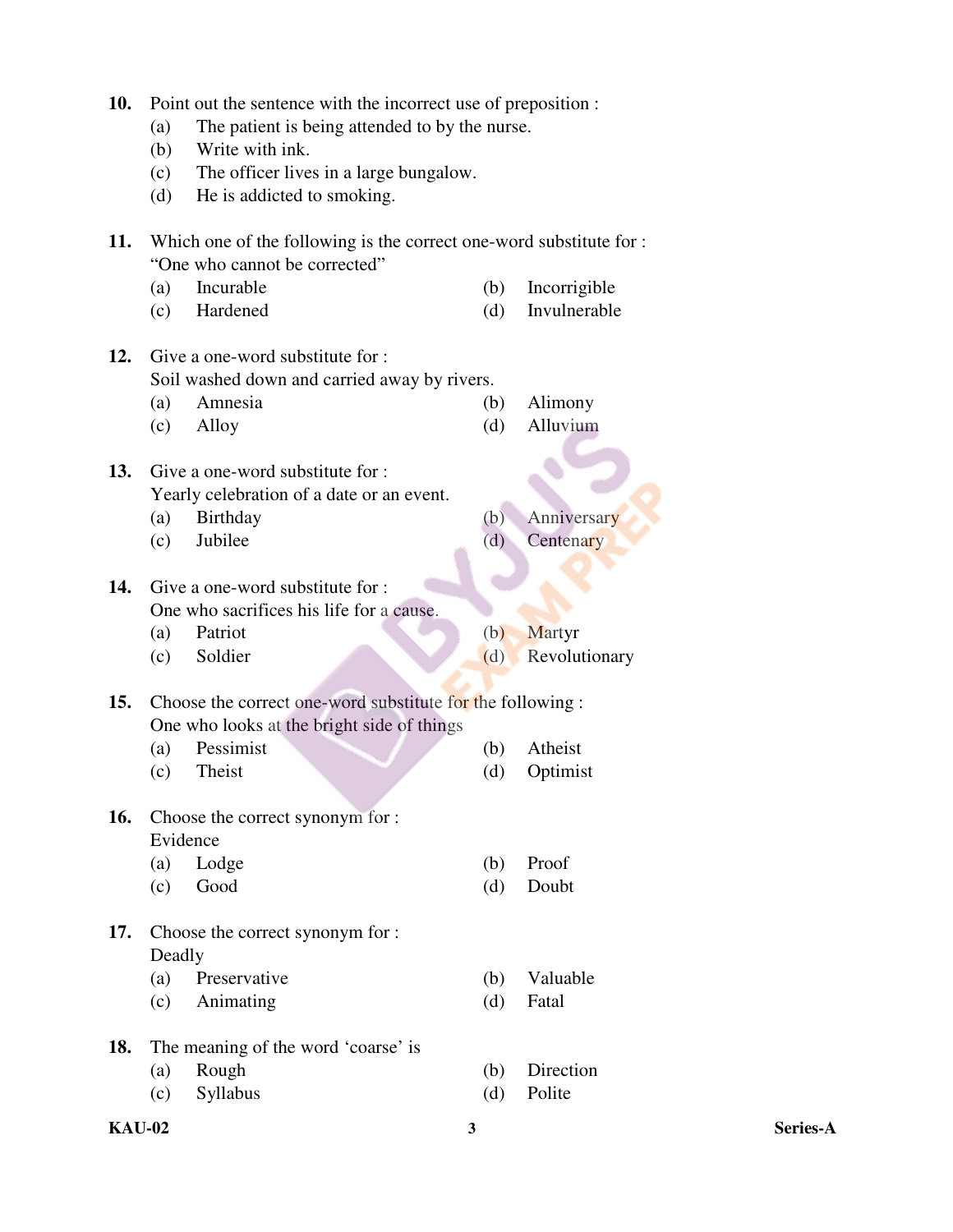| 19. |                                                                                                                           | The meaning of the word 'scanty' is                      |     |                        |  |  |
|-----|---------------------------------------------------------------------------------------------------------------------------|----------------------------------------------------------|-----|------------------------|--|--|
|     | (a)                                                                                                                       | Scarce                                                   | (b) | Disgrace               |  |  |
|     | (c)                                                                                                                       | Adulation                                                | (d) | None of the above      |  |  |
| 20. |                                                                                                                           | The meaning of the word 'dubious' is                     |     |                        |  |  |
|     | (a)                                                                                                                       | Wander                                                   | (b) | Rob                    |  |  |
|     | (c)                                                                                                                       | Doubtful                                                 | (d) | Argue                  |  |  |
| 21. |                                                                                                                           | Choose the antonym of :                                  |     |                        |  |  |
|     |                                                                                                                           | Ambiguous                                                |     |                        |  |  |
|     | (a)                                                                                                                       | Clear                                                    | (b) | Dim                    |  |  |
|     | (c)                                                                                                                       | Seen                                                     | (d) | Dark                   |  |  |
| 22. |                                                                                                                           | Choose the antonym of :                                  |     |                        |  |  |
|     | <b>Borrow</b>                                                                                                             |                                                          |     |                        |  |  |
|     | (a)                                                                                                                       | Take                                                     | (b) | Lend                   |  |  |
|     | (c)                                                                                                                       | Give                                                     | (d) | Care                   |  |  |
| 23. |                                                                                                                           | Choose the antonym of :                                  |     |                        |  |  |
|     | Demote                                                                                                                    |                                                          |     |                        |  |  |
|     | (a)                                                                                                                       | Hope                                                     | (b) | Kind                   |  |  |
|     | (c)                                                                                                                       | Promote                                                  | (d) | <b>Diffuse</b>         |  |  |
| 24. |                                                                                                                           | Choose the antonym of :                                  |     |                        |  |  |
|     | Vague                                                                                                                     |                                                          |     |                        |  |  |
|     | (a)                                                                                                                       | Disunite                                                 | (b) | Cool                   |  |  |
|     | (c)                                                                                                                       | Wicked                                                   | (d) | Definite               |  |  |
| 25. |                                                                                                                           | Choose the antonym of :                                  |     |                        |  |  |
|     |                                                                                                                           | Compliance                                               |     |                        |  |  |
|     | (a)                                                                                                                       | Refusal                                                  | (b) | Appreciation           |  |  |
|     | (c)                                                                                                                       | Acceptance                                               | (d) | Assistance             |  |  |
| 26. |                                                                                                                           | Fill up the blank with appropriate words :               |     |                        |  |  |
|     |                                                                                                                           | She could never __________ to her parent's expectations. |     |                        |  |  |
|     | (a)                                                                                                                       | work as hard                                             | (b) | assess the amount      |  |  |
|     | (c)                                                                                                                       | measure up                                               | (d) | increase her height as |  |  |
| 27. |                                                                                                                           | Fill up the blank with appropriate word :                |     |                        |  |  |
|     | Though the programme was originally scheduled for seven days, due to heavy rains it was<br>later __________ to four days. |                                                          |     |                        |  |  |
|     | (a)                                                                                                                       | curtailed                                                | (b) | ended                  |  |  |

(c) postponed (d) recommended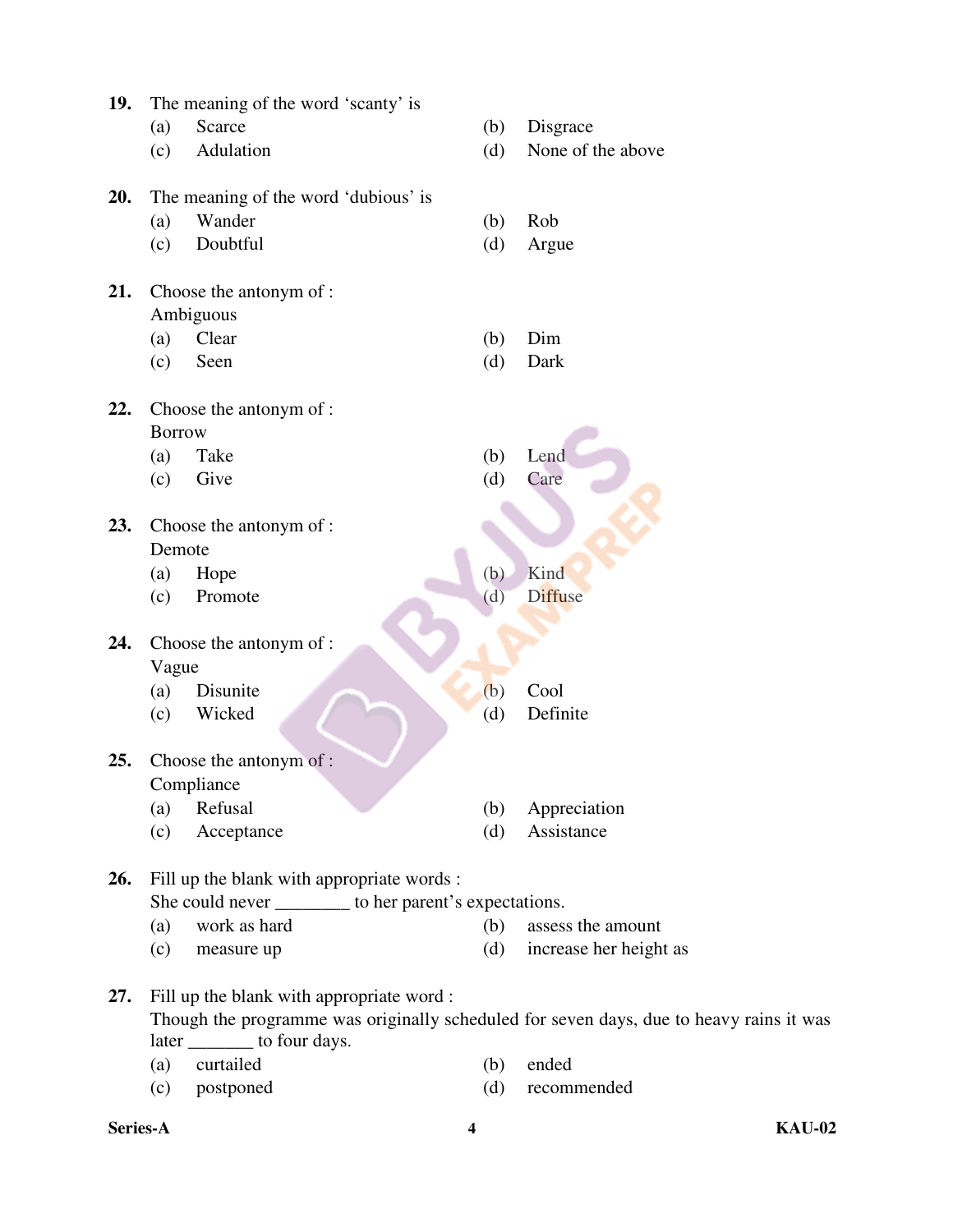| 28.           | Fill up the blank with appropriate word :                  |                                                                               |   |     |                                                                                          |  |
|---------------|------------------------------------------------------------|-------------------------------------------------------------------------------|---|-----|------------------------------------------------------------------------------------------|--|
|               |                                                            | Employees of this office are so _________ that work never gets done on time.  |   |     |                                                                                          |  |
|               | (a)                                                        | energetic                                                                     |   | (b) | reflective                                                                               |  |
|               | (c)                                                        | lethargic                                                                     |   | (d) | diplomatic                                                                               |  |
| 29.           |                                                            | Fill up the blank with appropriate words :                                    |   |     |                                                                                          |  |
|               |                                                            | Don't forget to give her the message when you ______ her.                     |   |     |                                                                                          |  |
|               | (a)                                                        | are seeing                                                                    |   | (b) | saw                                                                                      |  |
|               | (c)                                                        | see                                                                           |   | (d) | would see                                                                                |  |
|               |                                                            |                                                                               |   |     |                                                                                          |  |
| <b>30.</b>    |                                                            | Fill up the blank with appropriate words :                                    |   |     |                                                                                          |  |
|               |                                                            | The students _______________ a protest march against the college authorities. |   |     |                                                                                          |  |
|               | (a)                                                        | carried on                                                                    |   | (b) | staged                                                                                   |  |
|               | (c)                                                        | walked out                                                                    |   | (d) | caused                                                                                   |  |
| 31.           |                                                            |                                                                               |   |     | Make the correct use of the past form of the verb given in brackets to fill in the blank |  |
|               |                                                            | space in the sentence :                                                       |   |     |                                                                                          |  |
|               |                                                            | The soldiers __________ allegiance to the Constitution of India (swear).      |   |     |                                                                                          |  |
|               | (a)                                                        | swear                                                                         |   | (b) | sworn                                                                                    |  |
|               | (c)                                                        | swore                                                                         |   | (d) | sweared                                                                                  |  |
| 32.           |                                                            | Which of the following sentences is correct?                                  |   |     |                                                                                          |  |
|               | (a)                                                        | Prepare well lest you should fail the test.                                   |   |     |                                                                                          |  |
|               | (b)                                                        | Prepare well lest you will not fail the test.                                 |   |     |                                                                                          |  |
|               | Prepare well lest you should not fail the test.<br>(c)     |                                                                               |   |     |                                                                                          |  |
|               | Prepare well lest you will fail the test.<br>(d)           |                                                                               |   |     |                                                                                          |  |
|               |                                                            |                                                                               |   |     |                                                                                          |  |
| <b>33.</b>    | Which of the following sentences is correct?               |                                                                               |   |     |                                                                                          |  |
|               | Either of the sister is coming today.<br>(a)               |                                                                               |   |     |                                                                                          |  |
|               | Either of the sisters is coming today.<br>(b)              |                                                                               |   |     |                                                                                          |  |
|               | Either of the sisters are coming today.<br>(c)             |                                                                               |   |     |                                                                                          |  |
|               | (d)<br>Either of the sisters could have been coming today. |                                                                               |   |     |                                                                                          |  |
| 34.           |                                                            | Fill in the blank to make subject-verb agreement in the following sentence :  |   |     |                                                                                          |  |
|               |                                                            | You and he ________ birds of the same feather.                                |   |     |                                                                                          |  |
|               | (a)                                                        | is                                                                            |   | (b) | are                                                                                      |  |
|               | (c)                                                        | both                                                                          |   | (d) | had                                                                                      |  |
| 35.           |                                                            | Fill in the blank with the appropriate Modal:                                 |   |     |                                                                                          |  |
|               |                                                            | you have a glass of fresh lime?                                               |   |     |                                                                                          |  |
|               | (a)                                                        | Should                                                                        |   | (b) | Would                                                                                    |  |
|               | (c)                                                        | Could                                                                         |   | (d) | Will                                                                                     |  |
| <b>KAU-02</b> |                                                            |                                                                               | 5 |     | Series-A                                                                                 |  |
|               |                                                            |                                                                               |   |     |                                                                                          |  |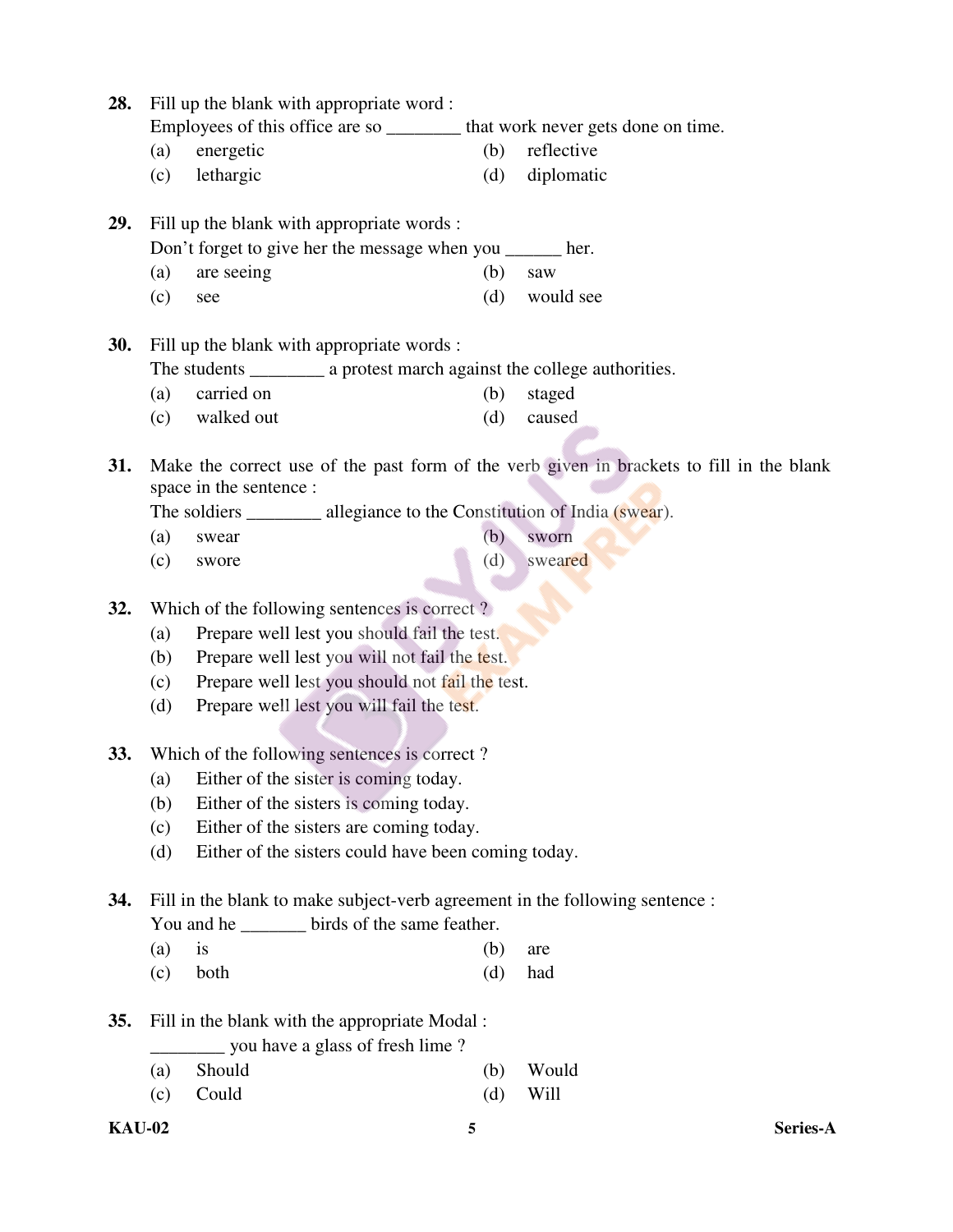- **36.** Which one of the choices is the correct passive voice form of the given sentence : We won the match.
	- (a) The match won by us.
	- (b) The match had been won by us.
	- (c) The match had won by us.
	- (d) The match was won by us.
- **37.** Which one of the choices is the correct passive voice form of the given sentence : My father will write a letter.
	- (a) My father writes a letter.
	- (b) A letter is written by my father.
	- (c) A letter will be written by my father.
	- (d) A letter will write by my father.
- **38.** Which one of the choices is the correct passive voice form of the given sentence : He had killed a dog.
	- (a) A dog killed him.
	- (b) A dog was killed by him.
	- (c) A dog had killed by him.
	- (d) A dog had been killed by him.
- **39.** Which one of the choices is the correct passive voice form of the given sentence : One should keep one's promise.
	- (a) One's promise should be kept by us.
	- (b) One's promise has to be kept.
	- (c) A promise should be kept.
	- (d) A promise should be kept by one.
- **40.** Which one of the choices is the correct Active voice form of the given sentence : His behaviour vexes me sometimes.
	- (a) I was vexed by his behaviour sometimes.
	- (b) Sometimes, I have been vexed by his behaviour.
	- (c) I am sometimes vexed at his behaviour.
	- (d) I have been sometimes vexed by his behaviour.
- **41.** Which choice represents the indirect speech form of the given sentence : He said, "Bravo ! You have done well."
	- (a) He applauded him saying that he had done well.
	- (b) He said that he had done well.
	- (c) He applauded him saying that he has done well.
	- (d) He applauded him saying that he did well.

## **Series-A 6 KAU-02**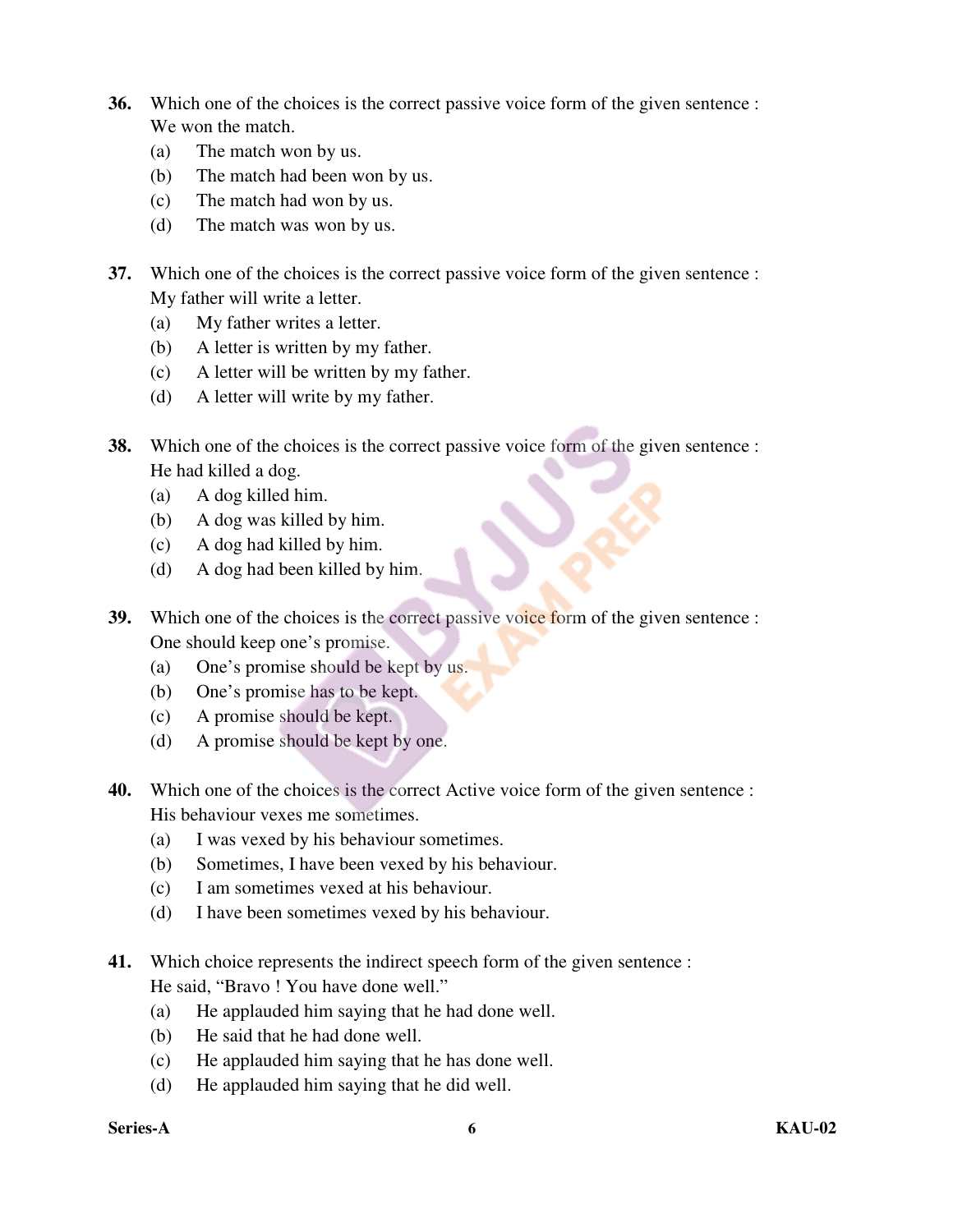**42.** Which one is the direct speech form of the given sentence :

He proposed that they should wait for the award.

- (a) He proposed, "We shall wait for the award".
- (b) He said, "We shall wait for the award".
- (c) He suggested, "We shall wait for the award".
- (d) He said, "Let us wait for the award".
- **43.** Which one of the choices is the Indirect Speech form of the given sentence : "Please wait here till I return."
	- (a) He requested him to wait there till he returned.
	- (b) He requested him to wait there till he returns.
	- (c) He requested him please wait there till he returned.
	- (d) He requested him to wait there till he would return.
- **44.** Which one of the choices shows the Indirect narration of the given sentence : He said to me, "I never eat sweets".
	- (a) He said that he never eats sweets.
	- (b) He told me that he never ate sweets.
	- (c) He told that he did not eat sweets.
	- (d) He told to me that I never eat sweets.

**45.** Which one of the choices shows the correct Indirect narration of the given sentence : She said to Hari, "When will you come ?"

- (a) She said to Hari when he will come.
- (b) She asked to Hari when will he come.
- (c) She said Hari when he would come.
- (d) She asked Hari when he would come.
- **46.** Which one of the following words has been mis-spelt ?
	- (a) Queue (b) Subservient (c) Existance (d) Knowledge
	-

**47.** Which one of the following words has been mis-spelt ?

- (a) Acid (b) Alchol
	- (c) Salt (d) Ascetic

**48.** Which one of the following words has been mis-spelt ?

- (a) Photostate (b) Chalk
- (c) Parallel (d) Catalogue
- **49.** Which one of the following words has been mis-spelt ?
	- (a) Dismay (b) Discord
	- (c) Deluge (d) Dilogue

**50.** Which one of the following words has been mis-spelt ?

- (a) Spade (b) Ambassador
- (c) Temprature (d) Kitchen
-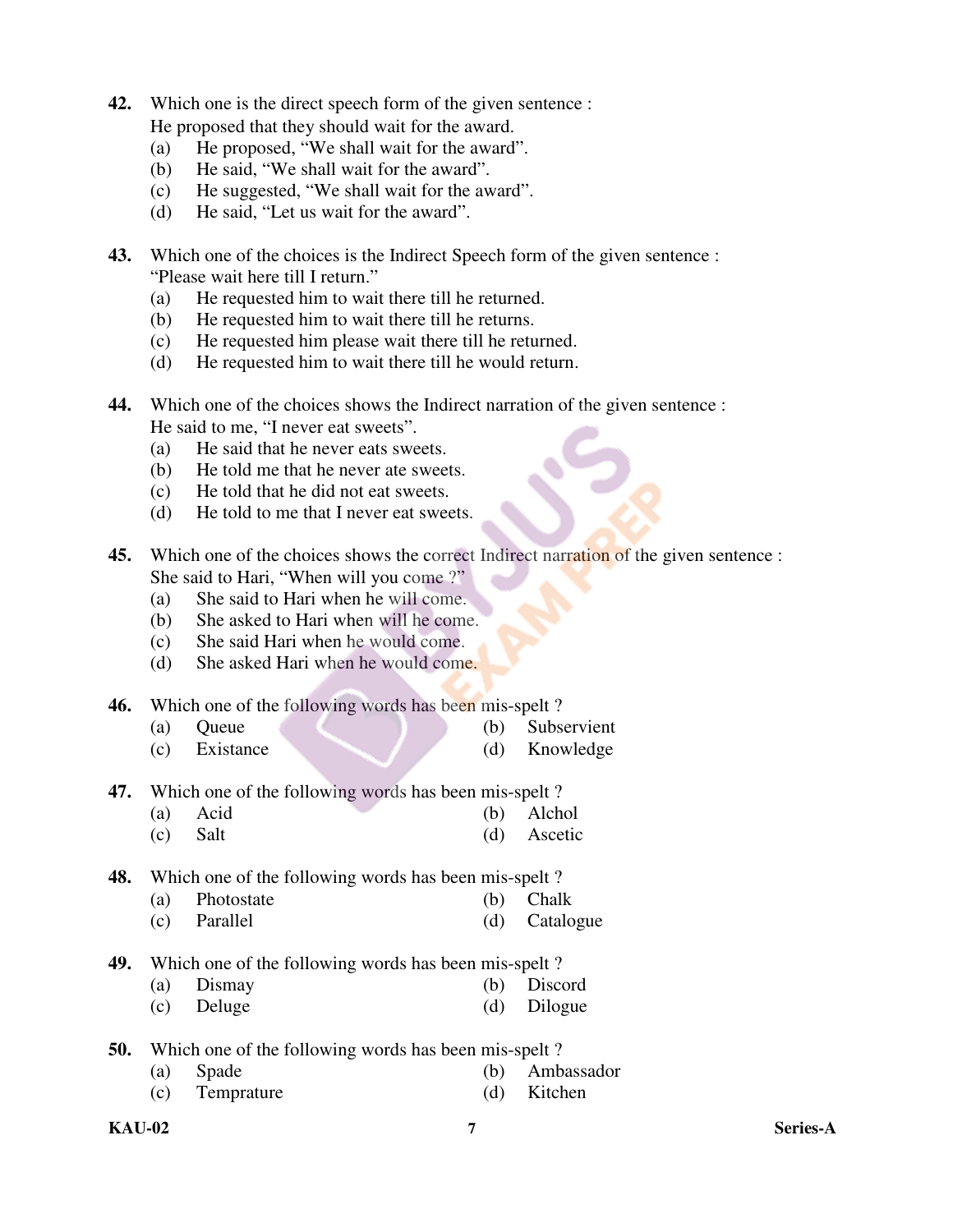| 51.<br>Fill in the blank with the appropriate word $(s)$ :                                                                                                                                  |                                                                                                  |                                                                                                                                                 |     |             |  |  |  |
|---------------------------------------------------------------------------------------------------------------------------------------------------------------------------------------------|--------------------------------------------------------------------------------------------------|-------------------------------------------------------------------------------------------------------------------------------------------------|-----|-------------|--|--|--|
|                                                                                                                                                                                             |                                                                                                  | My wife always ________ in the evening.                                                                                                         |     |             |  |  |  |
|                                                                                                                                                                                             | (a)                                                                                              | cooks                                                                                                                                           | (b) | cook        |  |  |  |
|                                                                                                                                                                                             | (c)                                                                                              | has cooked                                                                                                                                      | (d) | is cooking  |  |  |  |
| 52.                                                                                                                                                                                         |                                                                                                  | Fill in the blank with the appropriate word $(s)$ :                                                                                             |     |             |  |  |  |
|                                                                                                                                                                                             |                                                                                                  | I ________ depressed when I go for the interview.                                                                                               |     |             |  |  |  |
|                                                                                                                                                                                             | (a)                                                                                              | felt                                                                                                                                            | (b) | am feeling  |  |  |  |
|                                                                                                                                                                                             | (c)                                                                                              | feels                                                                                                                                           | (d) | feel        |  |  |  |
| 53.                                                                                                                                                                                         |                                                                                                  | Fill in the blank with the appropriate word $(s)$ :                                                                                             |     |             |  |  |  |
|                                                                                                                                                                                             |                                                                                                  | Where are you $? I$ _________ in the drawing room.                                                                                              |     |             |  |  |  |
|                                                                                                                                                                                             | (a)                                                                                              | work                                                                                                                                            | (b) | am working  |  |  |  |
|                                                                                                                                                                                             | (c)                                                                                              | works                                                                                                                                           | (d) | working     |  |  |  |
| 54.                                                                                                                                                                                         |                                                                                                  | Fill in the blank with the appropriate word:                                                                                                    |     |             |  |  |  |
|                                                                                                                                                                                             |                                                                                                  | Are you _______ an exercise on Present Tense now?                                                                                               |     |             |  |  |  |
|                                                                                                                                                                                             | (a)                                                                                              | do                                                                                                                                              | (b) | does        |  |  |  |
|                                                                                                                                                                                             | (c)                                                                                              | doing                                                                                                                                           | (d) | did         |  |  |  |
| 55.                                                                                                                                                                                         |                                                                                                  | Fill in the blank with the appropriate word $(s)$ :                                                                                             |     |             |  |  |  |
|                                                                                                                                                                                             |                                                                                                  | She will go out only when the rain                                                                                                              |     |             |  |  |  |
|                                                                                                                                                                                             | (a)                                                                                              | is stopping                                                                                                                                     | (b) | stop        |  |  |  |
|                                                                                                                                                                                             | (c)                                                                                              | stops                                                                                                                                           | (d) | stopped     |  |  |  |
|                                                                                                                                                                                             |                                                                                                  |                                                                                                                                                 |     |             |  |  |  |
| Rearrange the following four sentences $(A)$ , $(B)$ , $(C)$ and $(D)$ in the proper sequence to<br>56.<br>form a meaningful paragraph and then choose the correct sequence as your answer: |                                                                                                  |                                                                                                                                                 |     |             |  |  |  |
|                                                                                                                                                                                             | He was so busy that he did not get time to eat.<br>A.                                            |                                                                                                                                                 |     |             |  |  |  |
|                                                                                                                                                                                             | Β.                                                                                               | Thousands of people came to him and asked different types of questions.                                                                         |     |             |  |  |  |
|                                                                                                                                                                                             | C.                                                                                               | No one cared to see that he had his food or rest that might.                                                                                    |     |             |  |  |  |
|                                                                                                                                                                                             | D.                                                                                               | The great sage once stayed in a small village.                                                                                                  |     |             |  |  |  |
|                                                                                                                                                                                             | (a)                                                                                              | <b>BCDA</b>                                                                                                                                     | (b) | <b>CBAD</b> |  |  |  |
|                                                                                                                                                                                             | (c)                                                                                              | <b>DBAC</b>                                                                                                                                     | (d) | <b>DBCA</b> |  |  |  |
| 57.                                                                                                                                                                                         | Rearrange the following four sentences $(A)$ , $(B)$ , $(C)$ and $(D)$ in the proper sequence to |                                                                                                                                                 |     |             |  |  |  |
|                                                                                                                                                                                             |                                                                                                  | form a meaningful paragraph and then choose the correct sequence as your answer:                                                                |     |             |  |  |  |
|                                                                                                                                                                                             | А.                                                                                               | The peasant, the shoemaker, the sweeper as such other lower classes of India have<br>much greater capacity for work and self-reliance than you. |     |             |  |  |  |
|                                                                                                                                                                                             | <b>B.</b>                                                                                        | Remember that the nation lives in the village cottages.                                                                                         |     |             |  |  |  |
|                                                                                                                                                                                             | $C$ .                                                                                            | They are producing the entire wealth of the land without a complaint.                                                                           |     |             |  |  |  |
|                                                                                                                                                                                             | D.                                                                                               | This process of production is going on through long ages.                                                                                       |     |             |  |  |  |
|                                                                                                                                                                                             | (a)                                                                                              | <b>BDAC</b>                                                                                                                                     | (b) | <b>BDCA</b> |  |  |  |
|                                                                                                                                                                                             | (c)                                                                                              | <b>DCBA</b>                                                                                                                                     | (d) | <b>BACD</b> |  |  |  |

**Series-A 8 KAU-02**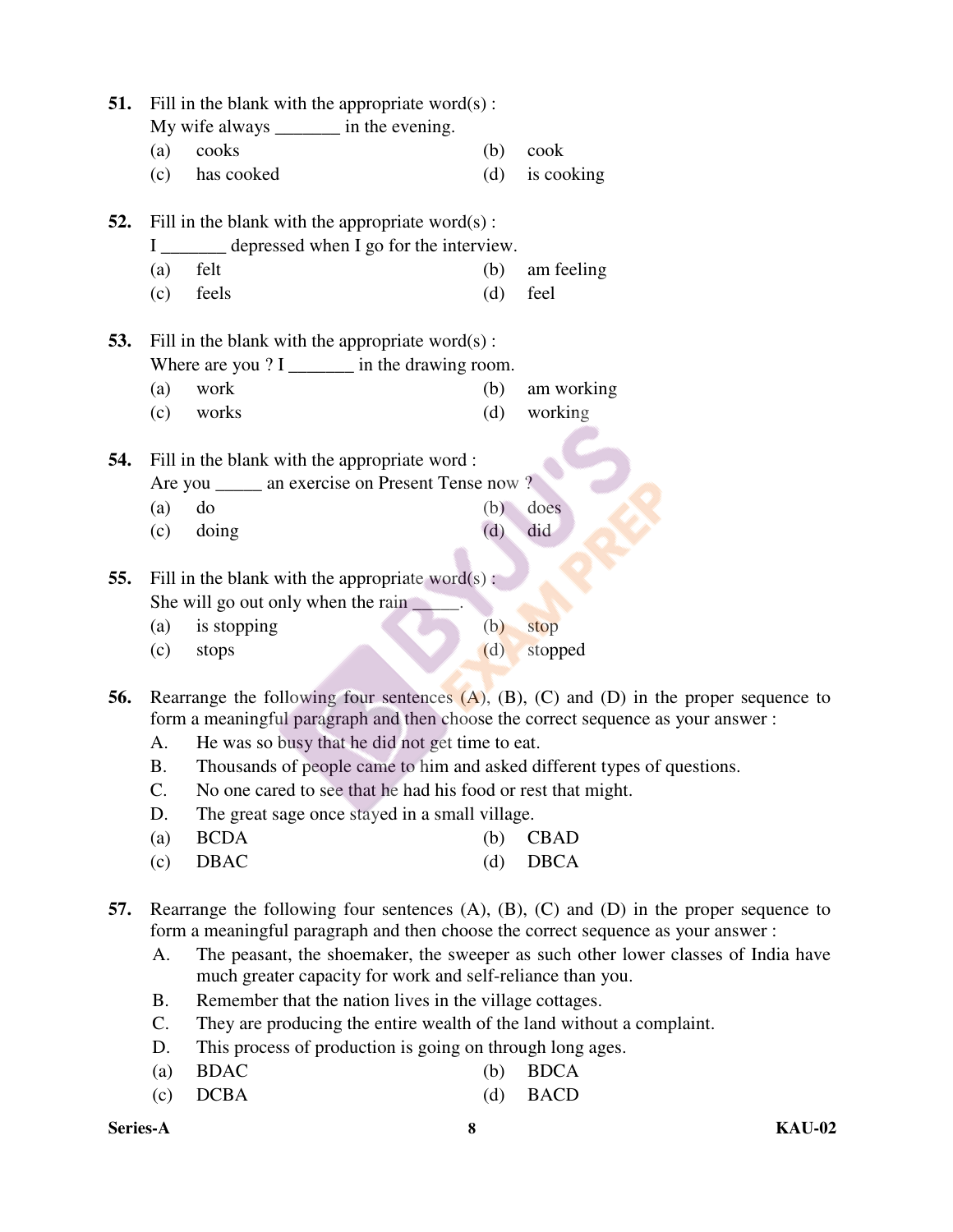- **58.** Rearrange the following four sentences (A), (B), (C) and (D) in the proper sequence to form a meaningful paragraph and then choose the correct sequence as your answer :
	- A. This feeling of an extensive group gives rise to a fellow feeling, a feeling of brotherhood among the citizens.
	- B. This feeling takes us beyond the bounds of family, caste, religion and region and helps us develop a broad perspective that we all of us together constitute an extensive group called the nation.
	- C. National Integration is a feeling among all the citizens of a country that they are all a part of one nation.
	- D. We do not then limit our thinking to our own caste or religion but think about all our fellow citizens.

| (a) CBAD   | $(b)$ CDAB |
|------------|------------|
| $(c)$ CABD | $(d)$ CDBA |

- **59.** Rearrange the following five sentences (A), (B), (C), (D) and (E) in the proper sequence to form a meaningful paragraph and choose the correct sequence as your answer :
	- A. She said that she was a school teacher and social worker.
	- B. Then for sometime we discussed her plans for schooling of the children living in slums.
	- C. Our conversation now took another direction.
	- D. She also said that social work was her hobby only and not the job.
	- E. I asked Meena about her occupation.
	- (a) ECDAB (b) EADCB
	- (c) ABCDE (d) EDABC

**60.** Rearrange the following five sentences (A), (B), (C), (D) and (E) in the proper sequence to form a meaningful paragraph and choose the correct sequence as your answer :

- A. It is fixed for Tuesday.
- B. We have, therefore, called him for interview.
- C. Due to his illness he lost that job.
- D. Ramesh was working in a factory.
- E. Hence he has applied for a job in my office.
- (a) DECAB (b) DCBAE
- (c) DCEBA (d) ABDCE

**61.** Choose the verb in agreement with the subject : Neither you nor he \_\_\_\_\_\_ to blame.

- (a) is  $(b)$  are
- (c) were (d) have

**62.** Choose the verb in agreement with the subject :

One hundred paise \_\_\_\_\_ equal to one rupee.

- (a) are (b) is
- (c) has (d) have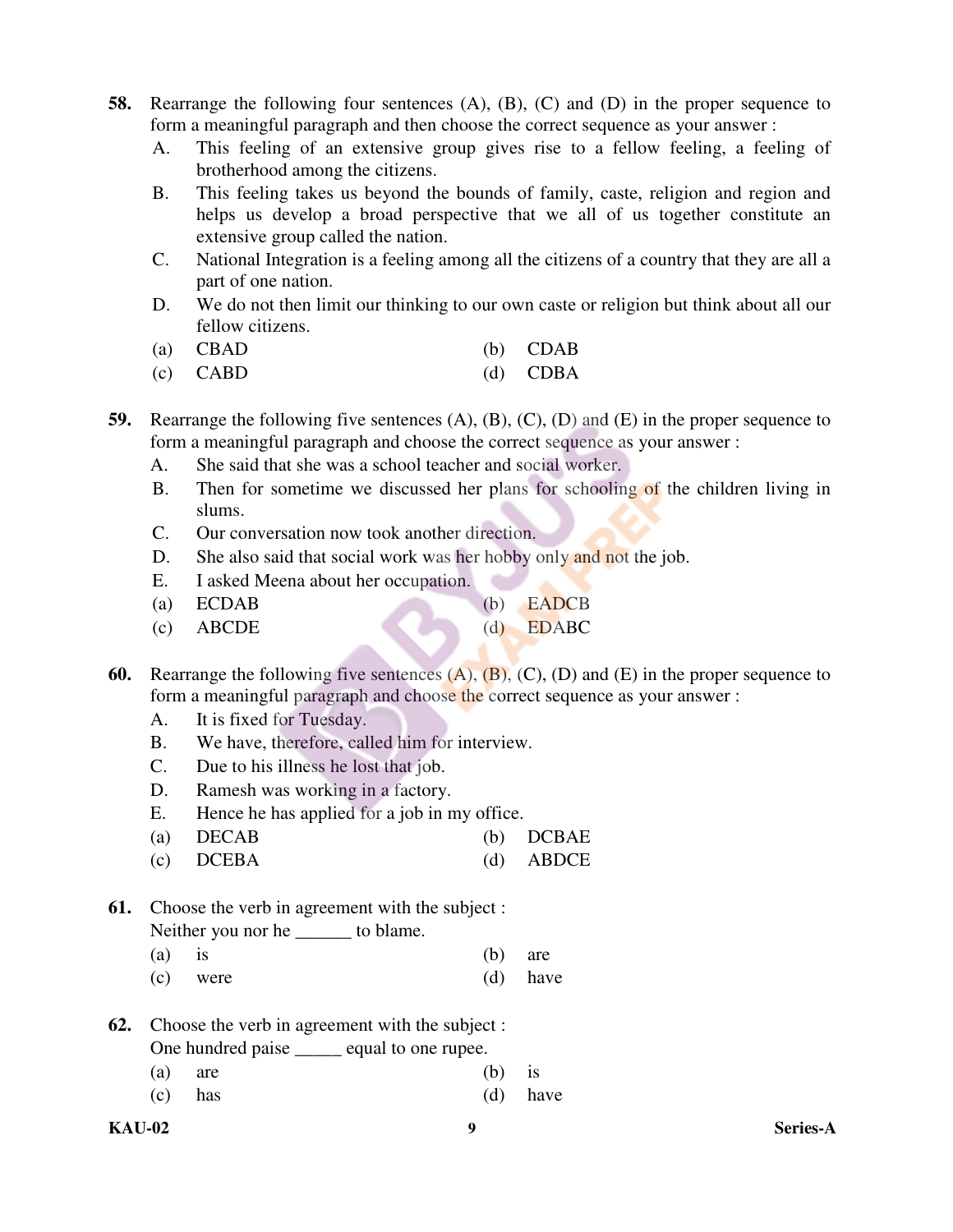- **63.** Read the following sentences and choose the correct option :
	- (a) Finally, it is the brave who wins the final frontier.
	- (b) Finally, it is the braves who wins the final frontier.
	- (c) Finally, it is the brave who win the final frontier.
	- (d) None of the above
- **64.** Read the following sentences and choose the correct option :
	- (a) When I saw the cart, it lay in the ditch.
	- (b) When I saw the cart, it had lain in the ditch.
	- (c) When I saw the cart, it had been lying in the ditch.
	- (d) When I saw the cart, it was lying in the ditch.
- **65.** Read the following sentences and choose the correct option :
	- (a) Before you reach his home, he will leave that place.
	- (b) Before you reach his home, he will have left that place.
	- (c) Before you reach his home, he left that place.
	- (d) Before you reach his home, he shall leave that place.
- **66.** Choose the correct meaning of the idiom :
	- 'To turn a deaf ear to'
	- (a) Disregard (b) Overheard
	- (c) Oppose (d) Suggest
- **67.** Choose the correct meaning of :
	- 'The order of the day'
	- (a) Law and order (b) Sequence of days
	- (c) Prevailing state of things (d) None of the above
- **68.** Choose the correct meaning of the following : 'At daggers drawn'
	- (a) At a distance (b) Closeness
	- (c) Strained relations (d) Close relations
- **69.** Choose the correct meaning of : 'To be at cross purpose'
	- (a) to misunderstand each other (b) dark and light aspects
	- (c) to fulfil the purpose (d) to cross the road
- **70.** Choose the correct meaning of the idiom : 'To add fuel to the fire'
	- (a) To cook (b) To create sparks
	- (c) Start a fire (d) To make matters worse
- **71.** Combine the pair of sentences given below into one sentence choosing the right conjunction provided below :
	- He was busy. He attended to me.
	- (a) since (b) otherwise
	- (c) nevertheless (d) lest
- **Series-A 10 KAU-02**
- 
- 
- 
- 
- 
- 
- 
- 
-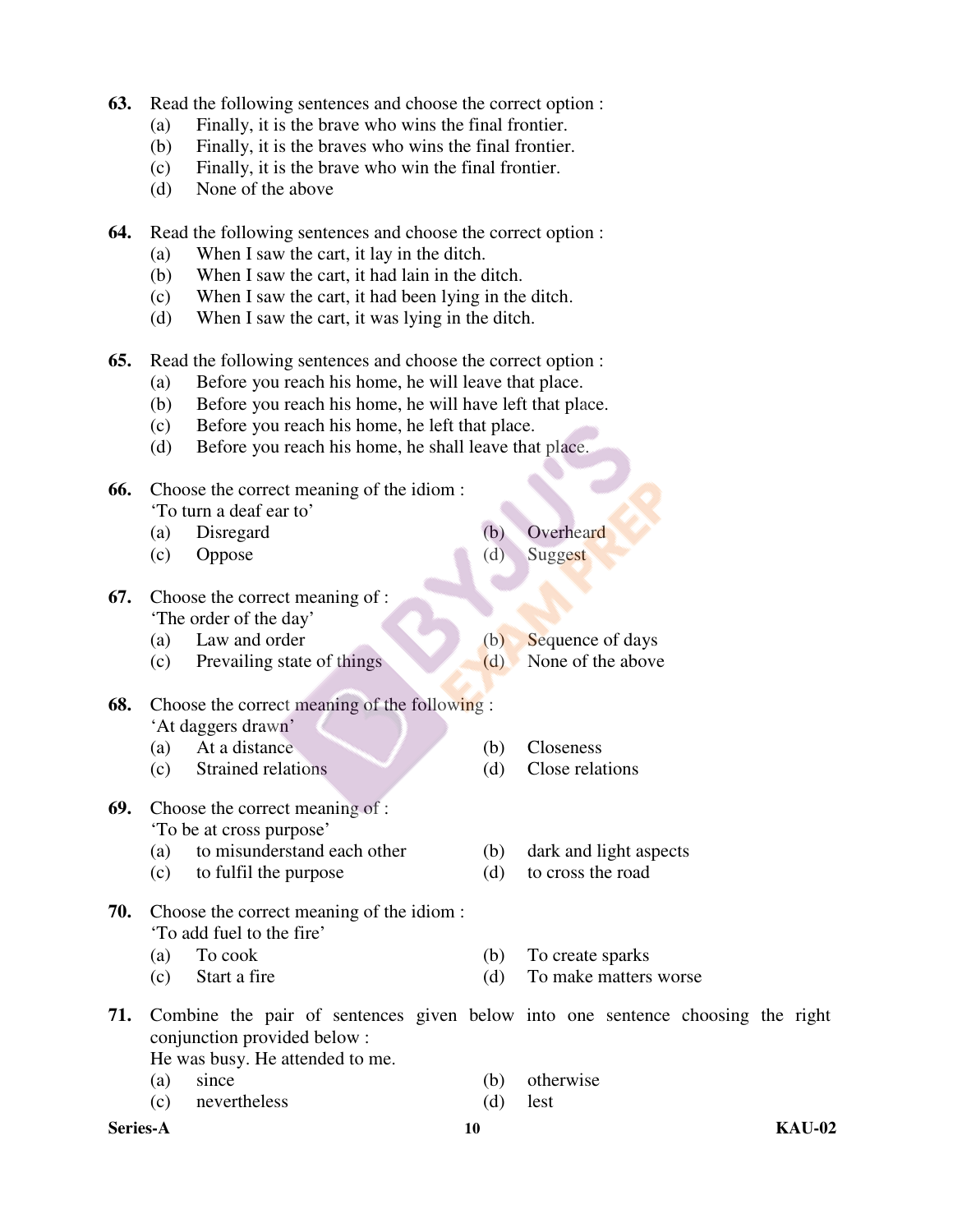| 72. | Fill in the blank by choosing the correct connector provided below: |                                                                                         |     |                   |  |  |
|-----|---------------------------------------------------------------------|-----------------------------------------------------------------------------------------|-----|-------------------|--|--|
|     |                                                                     | She has changed a lot ______ I saw her last.                                            |     |                   |  |  |
|     | (a)                                                                 | before                                                                                  | (b) | since             |  |  |
|     | (c)                                                                 | as                                                                                      | (d) | while             |  |  |
|     |                                                                     |                                                                                         |     |                   |  |  |
| 73. |                                                                     | Fill in the blank with suitable connector provided below :                              |     |                   |  |  |
|     |                                                                     | _ much I tried, I could not help him.                                                   |     |                   |  |  |
|     | (a)                                                                 | As                                                                                      | (b) | Though            |  |  |
|     | (c)                                                                 | So                                                                                      | (d) | However           |  |  |
| 74. |                                                                     | Fill in the blank choosing an appropriate connector :                                   |     |                   |  |  |
|     |                                                                     | We must leave now _________ it is getting dark.                                         |     |                   |  |  |
|     | (a)                                                                 | since                                                                                   | (b) | as long as        |  |  |
|     | (c)                                                                 | when                                                                                    | (d) | as soon as        |  |  |
|     |                                                                     |                                                                                         |     |                   |  |  |
| 75. |                                                                     | Fill in the blank choosing an appropriate connector:                                    |     |                   |  |  |
|     |                                                                     | The police asked the suspect question after question _______ he did not open his mouth. |     |                   |  |  |
|     | (a)                                                                 | however                                                                                 | (b) | though            |  |  |
|     | (c)                                                                 | still                                                                                   | (d) | although          |  |  |
|     |                                                                     |                                                                                         |     |                   |  |  |
| 76. |                                                                     | Select the appropriate Homonym to complete the following sentence :                     |     |                   |  |  |
|     | Bihar is a state ________ with coal mines.                          |                                                                                         |     |                   |  |  |
|     | (a)                                                                 | teaming                                                                                 | (b) | teeming           |  |  |
|     | (c)                                                                 | taming                                                                                  | (d) | All of the above  |  |  |
|     |                                                                     |                                                                                         |     |                   |  |  |
| 77. |                                                                     | Select the appropriate Homonym to complete the following sentence :                     |     |                   |  |  |
|     | Yesterday his behaviour with the guests was                         |                                                                                         |     |                   |  |  |
|     | (a)                                                                 | antique                                                                                 | (b) | antic             |  |  |
|     | (c)                                                                 | intrigue                                                                                | (d) | None of the above |  |  |
|     |                                                                     |                                                                                         |     |                   |  |  |
| 78. |                                                                     | Select the appropriate Homonym to complete the following sentence :                     |     |                   |  |  |
|     |                                                                     | New Delhi is the <u>_____</u> of India.                                                 |     |                   |  |  |
|     | (a)                                                                 | Capitol                                                                                 | (b) | Capital           |  |  |
|     | (c)                                                                 | Caple                                                                                   | (d) | None of the above |  |  |
| 79. |                                                                     | Select the appropriate Homonym to complete the following sentence :                     |     |                   |  |  |
|     |                                                                     | The ________ to this mountain is not an easy task.                                      |     |                   |  |  |
|     | (a)                                                                 | assent                                                                                  | (b) | ascent            |  |  |
|     | (c)                                                                 | accent                                                                                  | (d) | extant            |  |  |
|     |                                                                     |                                                                                         |     |                   |  |  |
| 80. |                                                                     | Select the appropriate Homonym to complete the following sentence :                     |     |                   |  |  |
|     |                                                                     | The office is situated on the second _______ of the building.                           |     |                   |  |  |
|     | (a)                                                                 | story                                                                                   | (b) | storey            |  |  |
|     | (c)                                                                 | storied                                                                                 | (d) | storeyed          |  |  |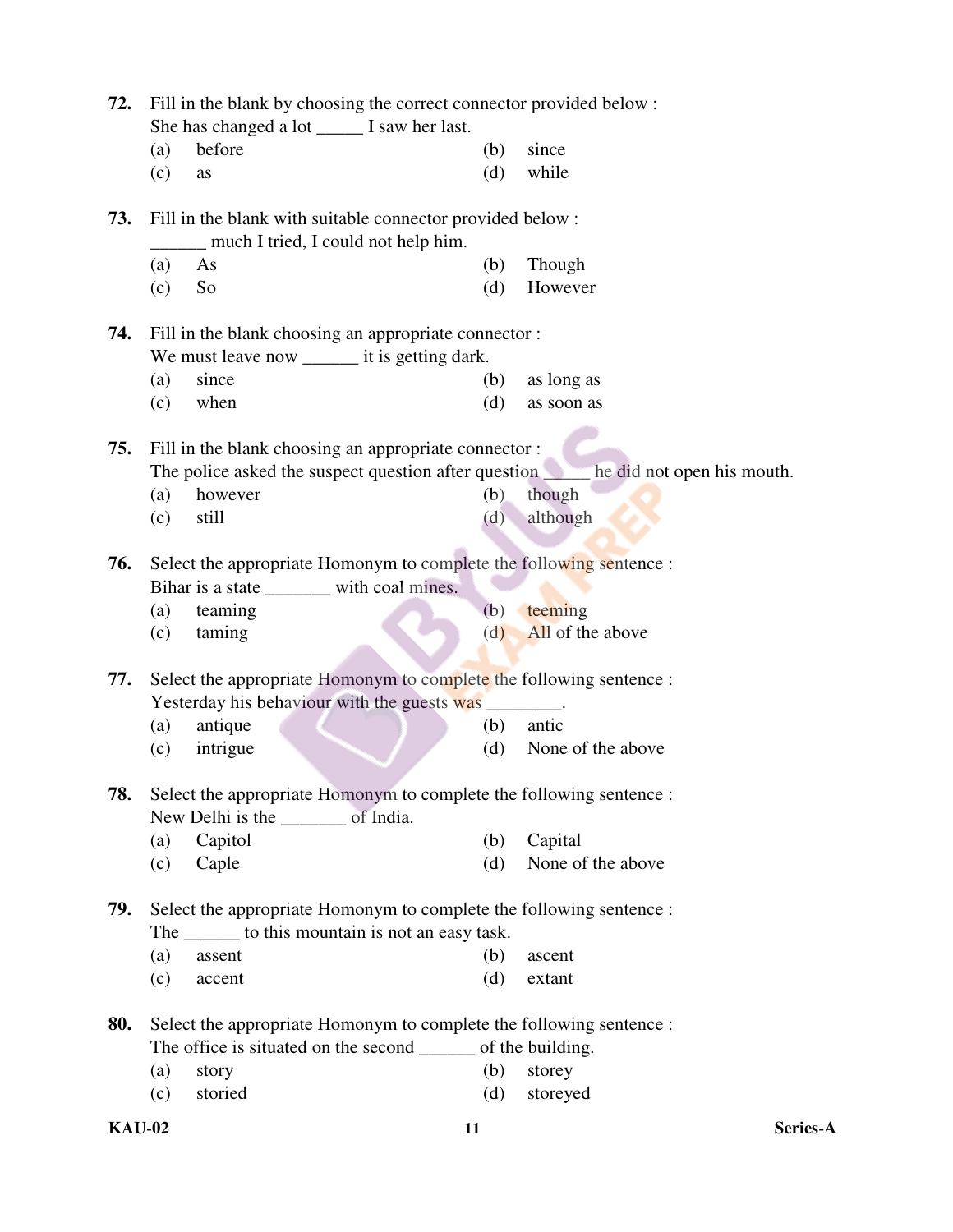**Questions 81 – 88 :** Read the following passage carefully and answer the questions that follow :

Today perhaps your only association with the word 'polio' is the Sabin oral vaccine that protects children from the disease. Fifty-five years ago, this was not so. The dreaded disease, which mainly affects the brain and the spinal cord, causes stiffening and weakening of the muscles, crippling and paralysis – which is why I am in a wheelchair today. If somebody had predicted, when I was born, that this would happen to me, no one would have believed it. I was the seventh child in a family of four pairs of brothers and sisters with a huge 23 year gap between the first and the last. I was told that, unlike the others, I was so fair and golden-haired that I looked more like a foreigner, than a Dawood Bohri. I was also considered to be the healthiest of the brood.

**81.** The narrator of the passage is a patient of

(a) diabetes (b) cerebral attack

- (c) polio (d) heart disease
- -
- **82.** To say something about the future is to
- (a) addict (b) verdict
- (c) predict (d) protect
- **83.** The narrator was the seventh child of a family that had
	- (a) nine children (b) eight children
	- (c) one score children (d) twenty-three children

## **84.** What made the narrator look like a foreigner?

- (a) He was fair and skinny. (b) He was fair with red hair.
- (c) He was dark and golden haired. (d) He was fair and blonde.
- **85.** Polio, the dreaded disease, mainly affects the
	- (a) heart and the spinal cord (b) brain and the spinal cord
	- (c) brain and bones (d) brain and heart

## **86.** Sabin oral vaccine is commonly known as

- (a) Antibiotics (b) Allopathy
- (c) Polio drops (d) None of the above
- **87.** 'Paralysis' means
	- (a) pain in the bones (b) lack of control over limbs
		- (c) fracture (d) None of the above
- **88.** In the passage the word 'foreigner' implies
	- (a) Red Indian (b) Negro
- (c) Asians (d) Whites
- 

**Series-A 12 KAU-02**

- 
- 
- 
- 
- 
- -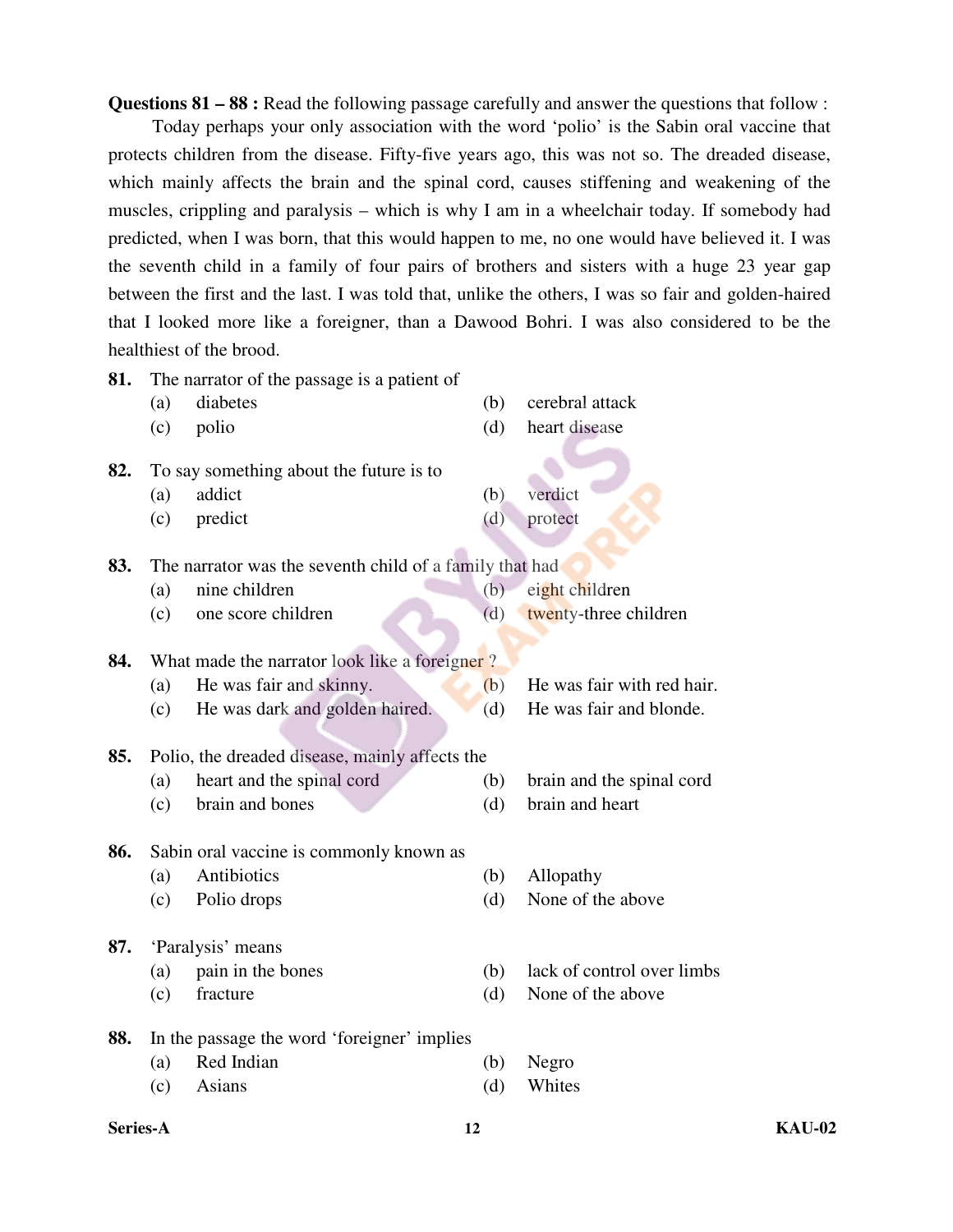**Questions 89 – 100 :** Read the following passage carefully and answer the questions that follow :

A recent report in *News Week* says that in American colleges students of Asian origin out perform not only the minority group students but the majority whites as well. Many of these students must be of Indian origin, and their achievement is something we can be proud of. It is unlikely that these talented young people will come back to India, and that is the familiar brain drain problem. However, recent statements made by the nations policy-makers indicate that the perception of this issue is changing. 'Brain bank' and not 'brain drain' is the more appropriate idea; it suggests that the expertise of Indians is only deposited in other places and not lost.

 This may be so, but this brain bank, like most other banks, is one that primarily serves customers in its neighbourhood. They will mainly help the U.S.A. No matter how significant what non-resident Indians do for India and what their counterparts do for other Asian lands is only a by-product.

 But it is also necessary to ask why we go to developed countries for higher study. The Asians whose accomplishments *News Week* records would have probably had a very different tale if they had studied in India. In America they found elbow-room, books and facilities not likely to be available here. The need to prove themselves in their new country and the competition of an international standard they faced there must have cured physical and mental laziness. But other things helping them in America can be obtained here, if we achieve a change in social attitudes, especially towards youth.

We need to learn to value individuals and their unique qualities more than conformity and respectability. We need to learn the language of encouragement to add to our skill in flattery. We might also learn to be less liberal with blame and less tight-fisted with appreciation, especially.

- **89.** The students of Asian origin include
	- (a) a fair number from India (b) a small group from India
		-
	- (c) persons from wealthy families (d) None of these
		-
- **90.** In general, the talented young Indians studying in America
	- (a) have a reputation for being hard-working
	- (b) will never return to India to pursue their careers
	- (c) hate India
	- (d) None of these
- **91.** There is talk now of 'brain bank'. This idea
	- (a) will bring back talented Indians
	- (b) is a solution to brain drain problem
	- (c) is a new way of looking at the role of qualified Indians living abroad
	- (d) None of these

**KAU-02 13 Series-A**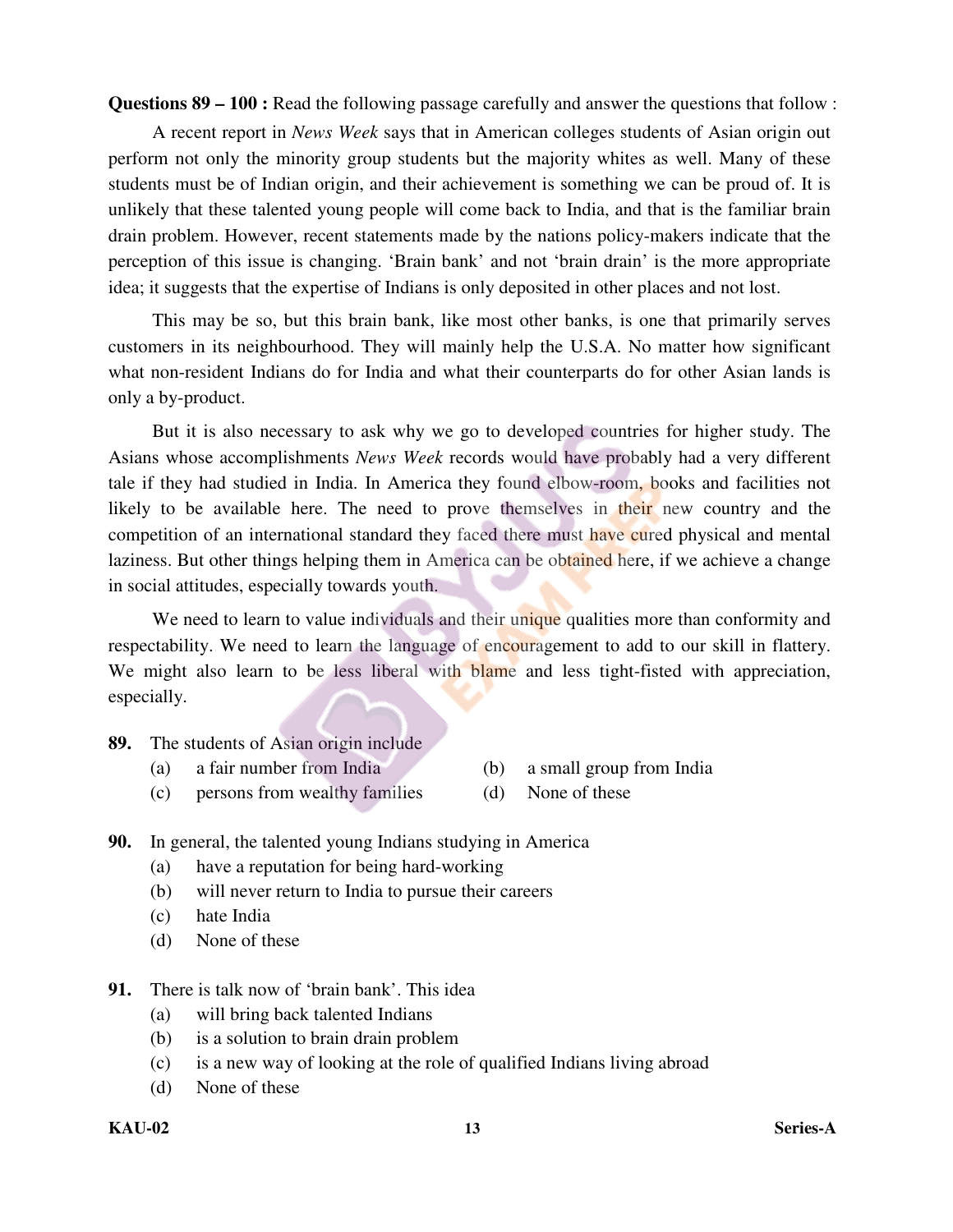- **92.** 'The brain bank' has limitations like all banks in the sense that
	- (a) a bank's services go mainly to those near it
	- (b) only what is deposited can be withdrawn and utilised
	- (c) it is located in European countries
	- (d) None of these
- **93.** 'accomplishments' means
	- (a) achievements (b) faults
	- (c) polishing (d) None of these
- **94.** The author suggests that we should
	- (a) provide more facilities in schools and colleges
	- (b) hire talented teachers
	- (c) encourage our young talented students
	- (d) None of these
- **95.** 'We should be less tight-fisted with appreciation' means
	-
	- (a) we should not appreciate (b) we should not deprecate<br>
	(c) we should appreciate profusely (d) None of these  $(c)$  we should appreciate profusely
- -
- **96.** The writer suggests that we should
	- (a) avoid flattery and encourage the unique qualities of an individual
	- (b) use flattery as a weapon
	- (c) avoid going to America
	- (d) None of these
- **97.** According to the passage, simply by accepting the concept of 'brain bank' and forgetting that of 'brain drain',
	- (a) suddenly a large number of non-resident Indians will come back to India.
	- (b) 'brain drain' will stop.
	- (c) we will have to pay the bank to get our trained and talented brain force back.
	- (d) None of these
- **98.** The reason why Indian youth do not develop their talent in India is
	- (a) lack of books and facilities (b) lack of International competition
	- (c) physical and mental laziness (d) All of the above
- **99.** The passage suggests that in order to prevent brain drain,
	- (a) we should flatter our youth.
	- (b) we need to change our social attitude towards youth.
	- (c) the youths should not bother about conformity and respectability.
	- (d) Indian youth should not go to America.
- **100.** Who are the 'customers' of the 'brain bank' ?
	- (a) Indians (b) Asians
		-
	- (c) Non-resident Indians (d) The United States of America

 $\overline{a}$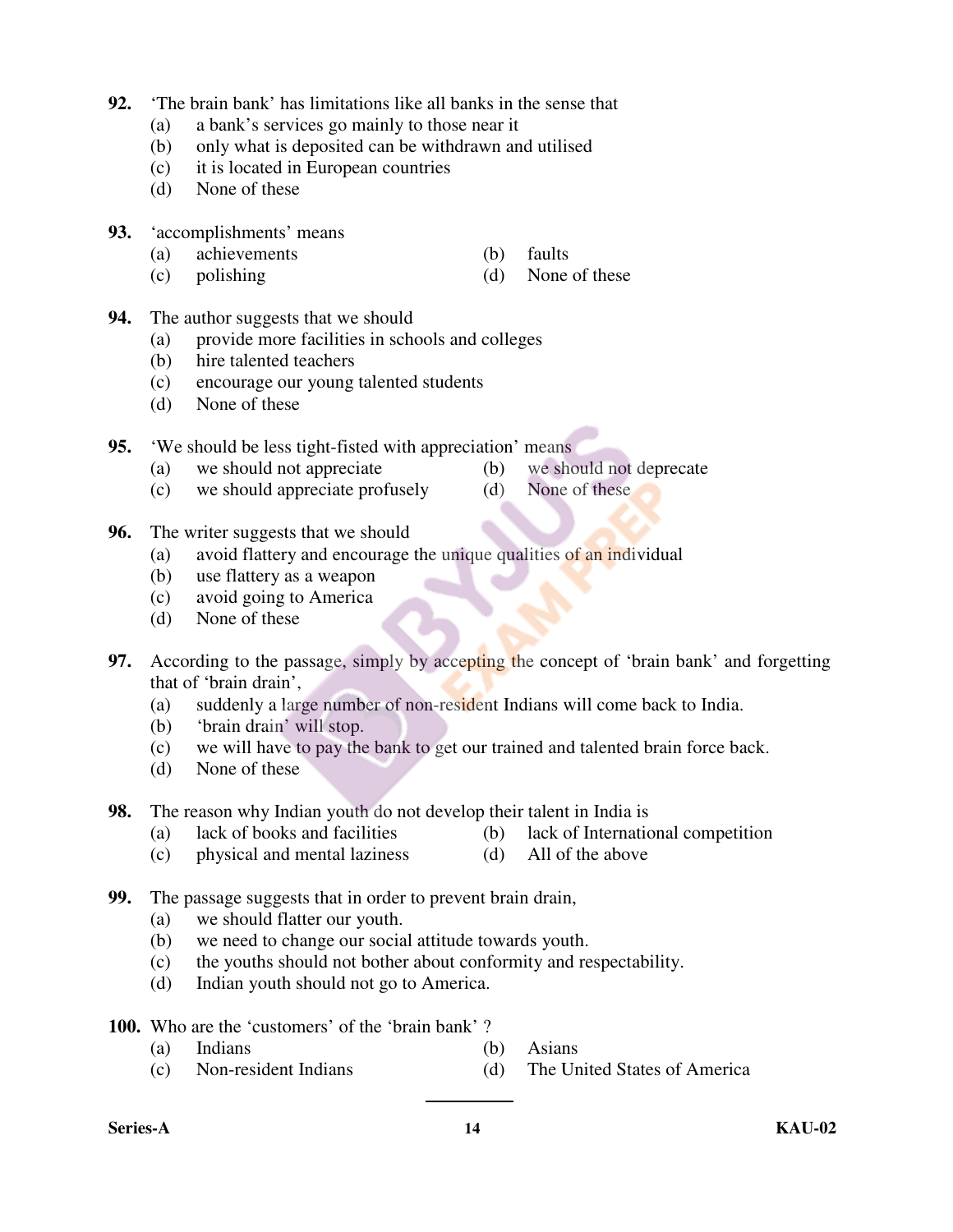**Space For Rough Work**